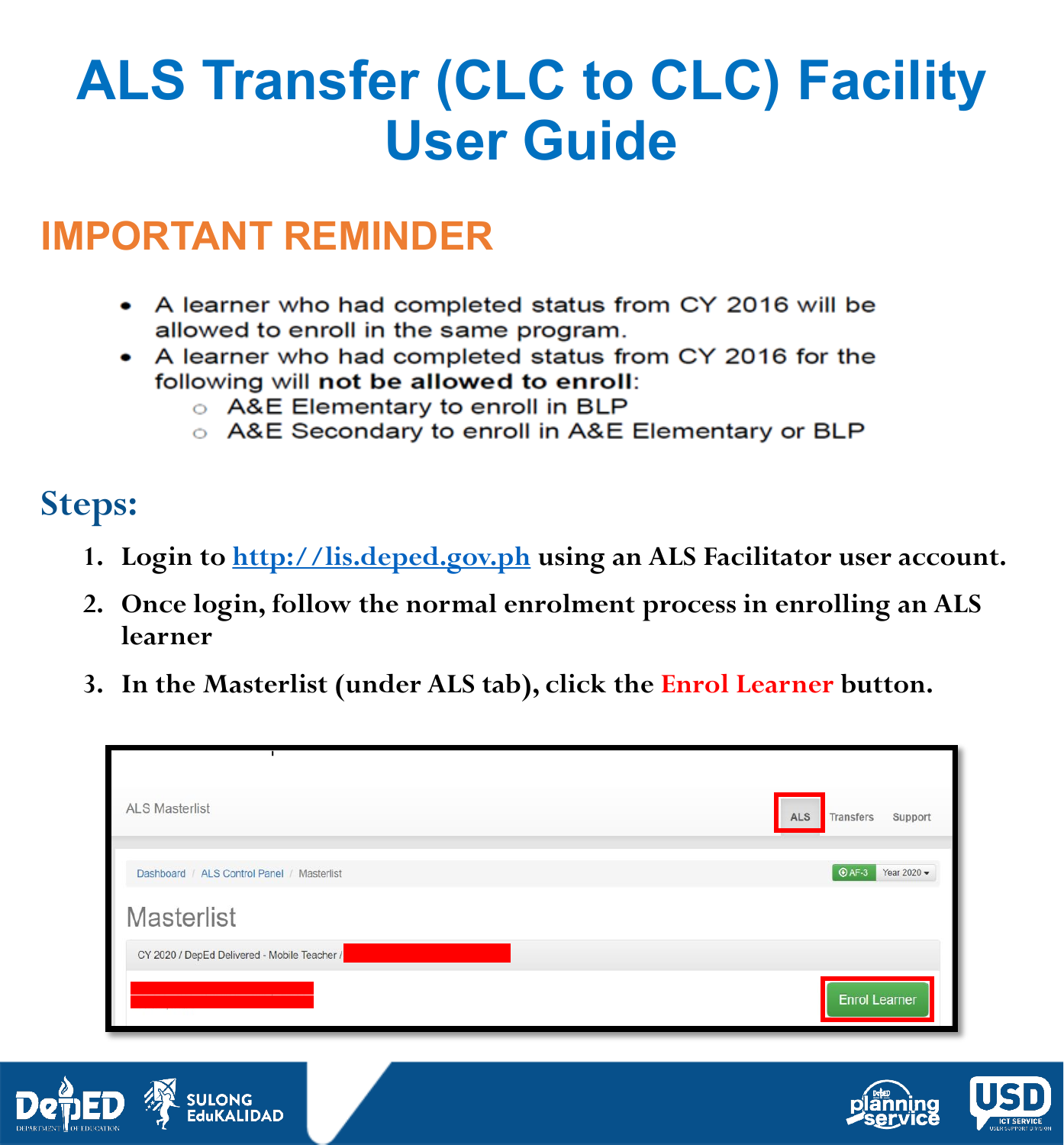#### **4. Click Continue button.**

| <b>ALS Control Panel</b>                               |                                                                                                                                                                  | <b>ALS</b> | <b>Transfers 2</b> | Support |
|--------------------------------------------------------|------------------------------------------------------------------------------------------------------------------------------------------------------------------|------------|--------------------|---------|
| Dashboard / ALS Control Panel / Masterlist / Enrolment |                                                                                                                                                                  |            |                    |         |
|                                                        | <b>ALS Enrolment</b><br>Use applicable documents as source to ensure<br>accuracy of this enrolment transaction.<br>• NSO/Birth/Baptismal certificate<br>Continue |            |                    |         |

**5. Provide the LRN of the learner, then Click Search button.**





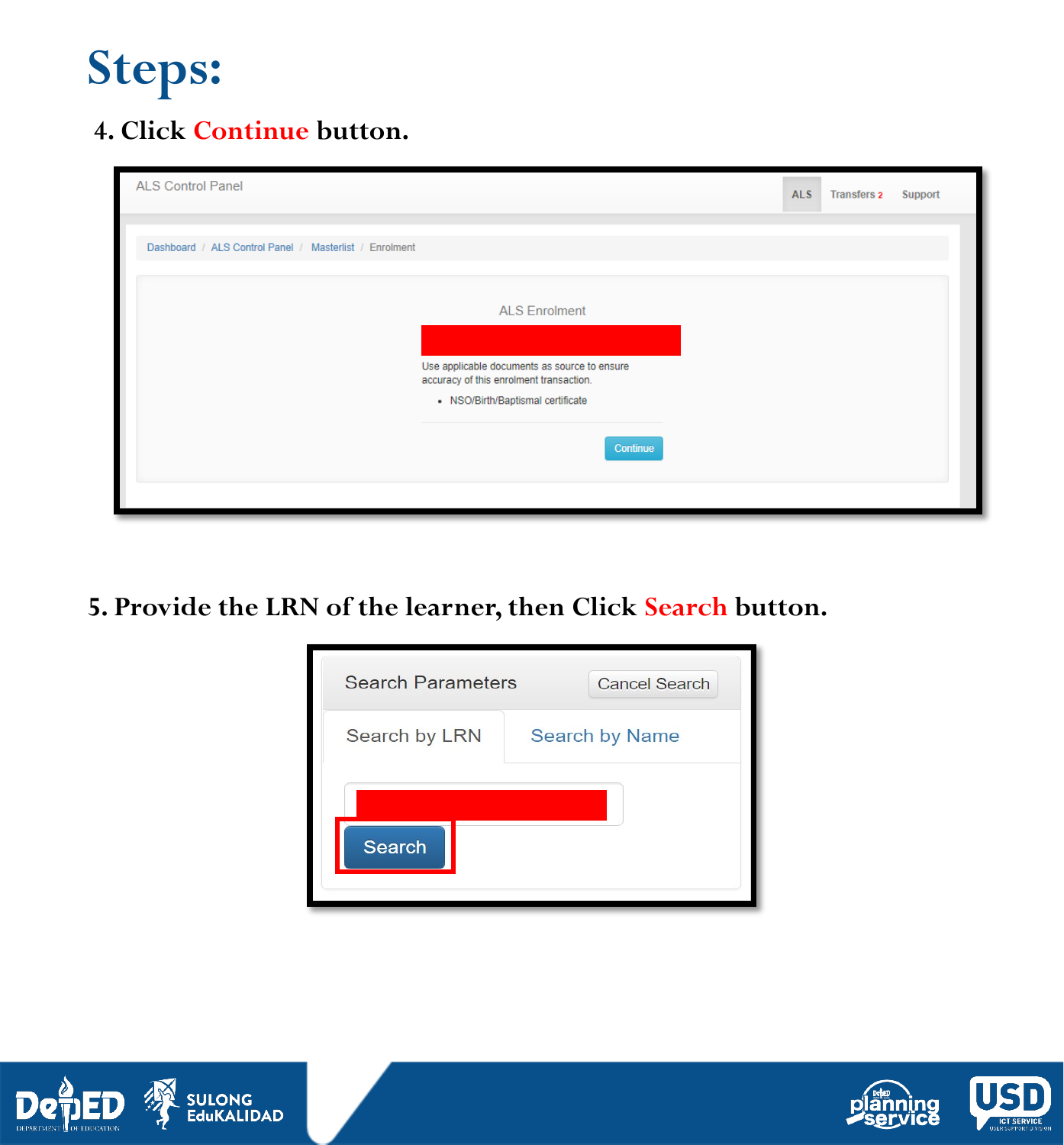#### **6. Click Preview button.**

| <b>Search Parameters</b><br>Cancel Search<br>Search by LRN<br>Search by Name |        | <b>Search Result</b> |                  |                   |             |          |        |                  |         |
|------------------------------------------------------------------------------|--------|----------------------|------------------|-------------------|-------------|----------|--------|------------------|---------|
|                                                                              |        | $#$ LRN              | <b>Last name</b> | <b>First name</b> | Middle name | Ext name | Gender | <b>Birthdate</b> |         |
|                                                                              | Search |                      |                  |                   |             |          |        |                  | Preview |

#### **7. Click Continue button.**

| Learner 503021501310                                                                      |                                   | $\boldsymbol{\times}$ |
|-------------------------------------------------------------------------------------------|-----------------------------------|-----------------------|
| <b>Basic profile</b>                                                                      | Most recent enrolment record      |                       |
| <b>Last name</b><br><b>First name</b><br><b>Middle name</b><br>Gender<br><b>Birthdate</b> | No formal enrolment record found. | $\odot$               |
|                                                                                           |                                   | Continue              |

**8. ALS Facilitator will be asked "Is the learner transferred in or moved in?".**

| Learner<br>Is the learner transferred in or moved in? |                                                                        |                         |                                 |             |
|-------------------------------------------------------|------------------------------------------------------------------------|-------------------------|---------------------------------|-------------|
| $\bigcirc$ Yes $\bigcirc$ No                          | Per LIS record, the learner was previously enrolled in 12000001 - ABC. |                         |                                 |             |
| First name *                                          | Middle name *                                                          | Last name *             | <b>Ext name</b>                 |             |
|                                                       | No Middle name                                                         |                         |                                 |             |
| Gender*                                               | Birth date *                                                           | Country of Citizenship* | <b>Actual Modality *</b>        |             |
|                                                       |                                                                        | Philippines             | Modular (print)<br>$\checkmark$ | $\check{ }$ |
| <b>SULONG<br/>EduKALIDAD</b>                          |                                                                        |                         |                                 |             |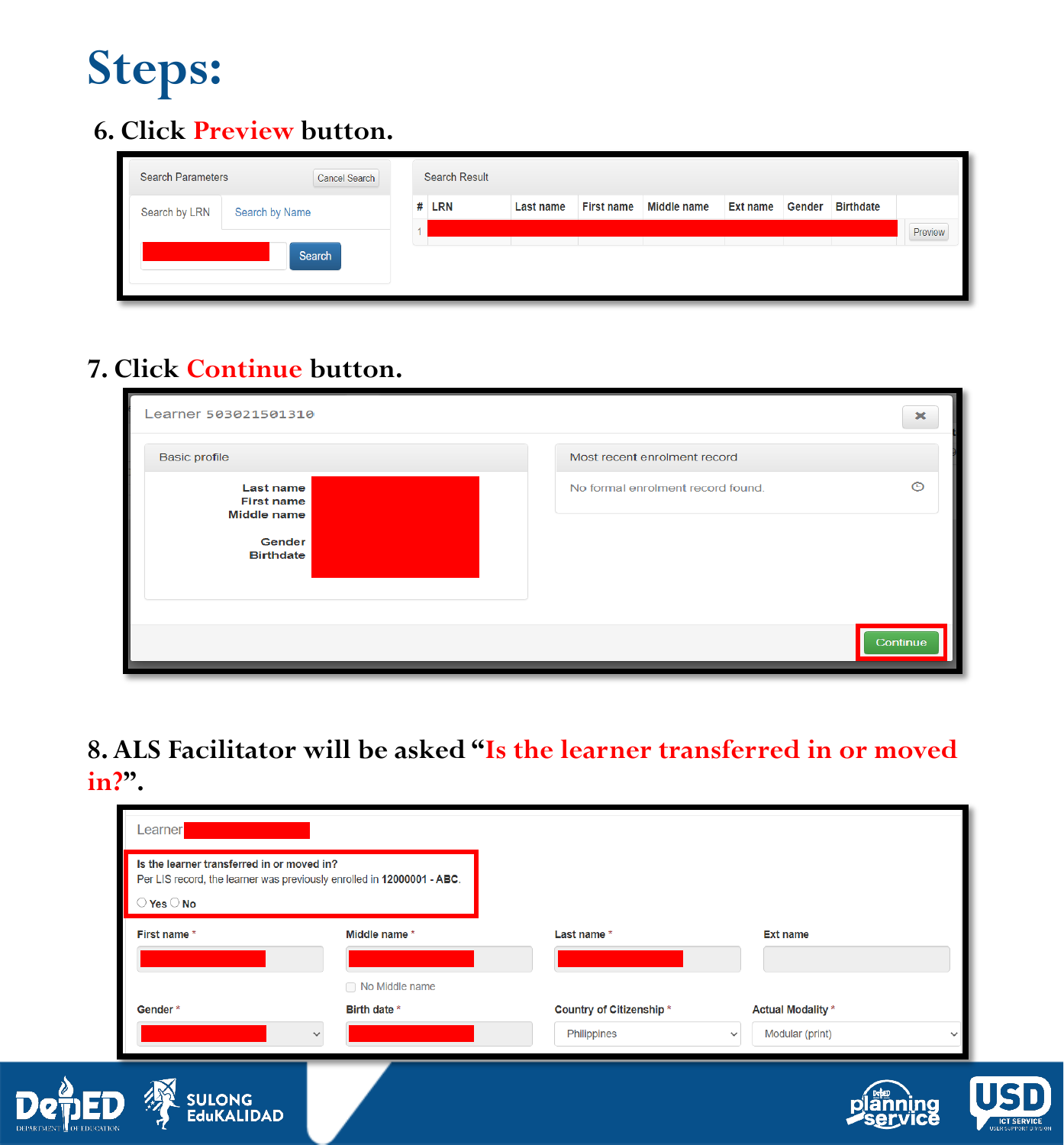**Note: ALS Facilitator should review the CLC details of the learner and choose the correct option.**

#### **9. Click Continue button.**

| Program<br>Program <sup>*</sup>                                                   |              | Delivery Mode * |              | Date of Official Enrolment *                                                                                                                                                               |   |
|-----------------------------------------------------------------------------------|--------------|-----------------|--------------|--------------------------------------------------------------------------------------------------------------------------------------------------------------------------------------------|---|
| <b>BLP</b><br><b>BLP</b><br><b>A&amp;E Elementary</b><br><b>A&amp;E Secondary</b> | $\checkmark$ | Face to Face    | $\checkmark$ | dd/mm/yyyy<br>Date of confirmation from parent or guardian<br>that the learner is certain and the decision to<br>participate in learning sessions in whatever<br>mode is considered final. | □ |

#### **10. Update the Learner's other details if necessary.**

#### **11. Click Enroll button.**

| Dashboard / ALS Control Panel / Masterlist / Enrolment                                               |       |
|------------------------------------------------------------------------------------------------------|-------|
| Back to masterlist                                                                                   | Enrol |
| Learner 503021501310                                                                                 |       |
| Is the learner transferred in or moved in?<br>Per LIS record, the learner was previously enrolled in |       |

#### **A notification message will receive once learner has successfully enrolled.**

**Enrolment added** 



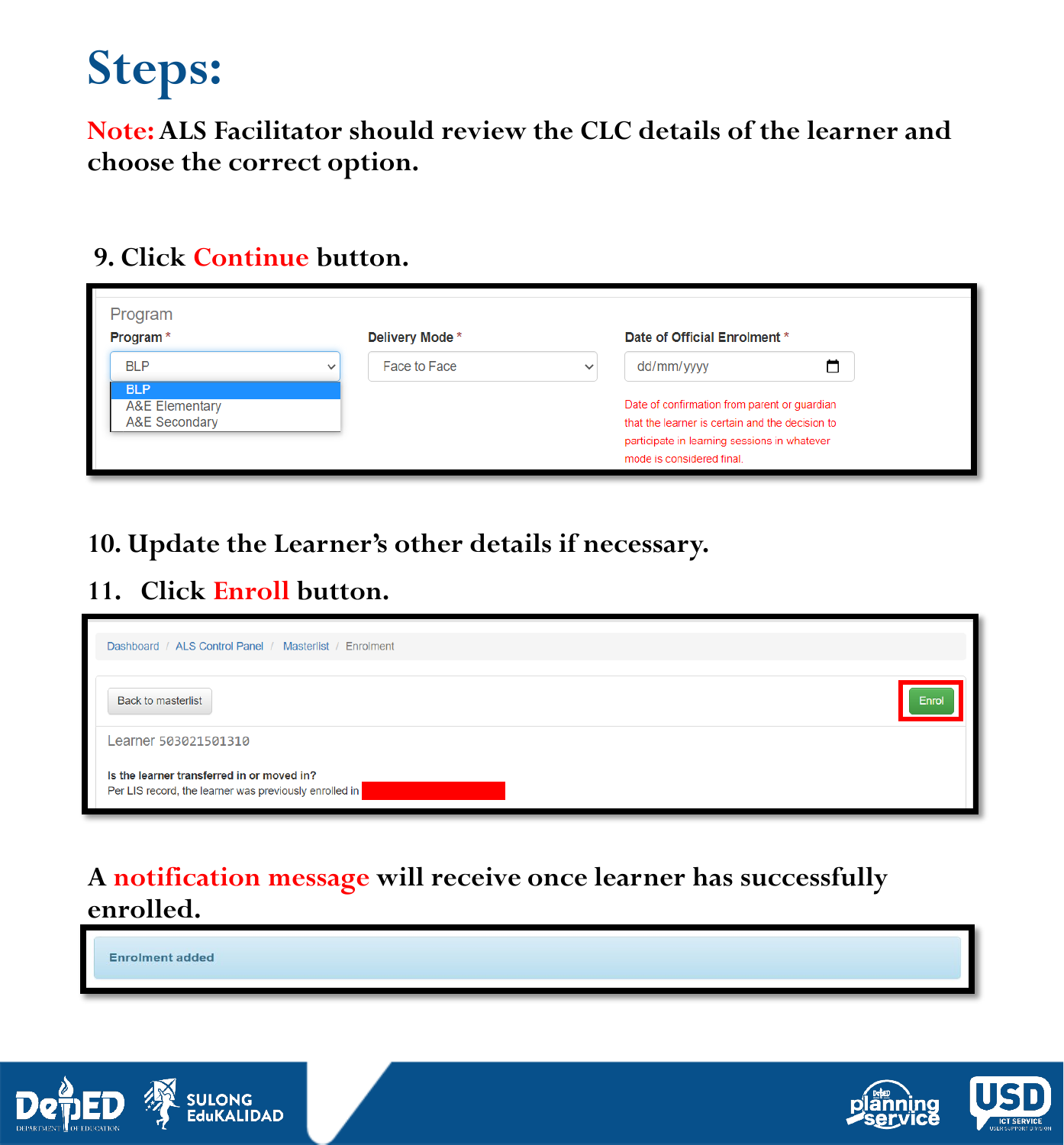**Learner status should be change to Pending Transfer.**

| L<br>. C 17 |  |  | condar:<br>Ačt<br>. YH | Face to Face | Pending |  |
|-------------|--|--|------------------------|--------------|---------|--|
|             |  |  |                        |              |         |  |
|             |  |  |                        |              |         |  |

**Functionality of Transfer tab in ALS should also be the same with Formal (K-12).** 

- **a. Transfer-out**
- **b. Transfer-in**
- **12. To check Transfer request, click the Transfer tab.**

| -<br>requests<br>ranster<br>$\sim$<br>$\sim$ $\sim$ $\sim$<br>∼ |  | -<br>7.119393 |
|-----------------------------------------------------------------|--|---------------|
|                                                                 |  |               |

- **a. Transfer-out**
	- **To confirm transfer-out request**
		- **1. Click Transfer-Out button.**
		- **2. Choose Pending in the dropdown list.**

| Transfer requests<br>∸                   |                         |                                   |             | SY 2020 - 2021 -  |
|------------------------------------------|-------------------------|-----------------------------------|-------------|-------------------|
| Transfer-out <sup>1</sup><br>Transfer-in |                         |                                   | Pending (1) | $\checkmark$      |
| # Learner                                | <b>Transfer details</b> | No. of days since<br>notification |             |                   |
|                                          |                         |                                   |             | 0 Confirm Decline |



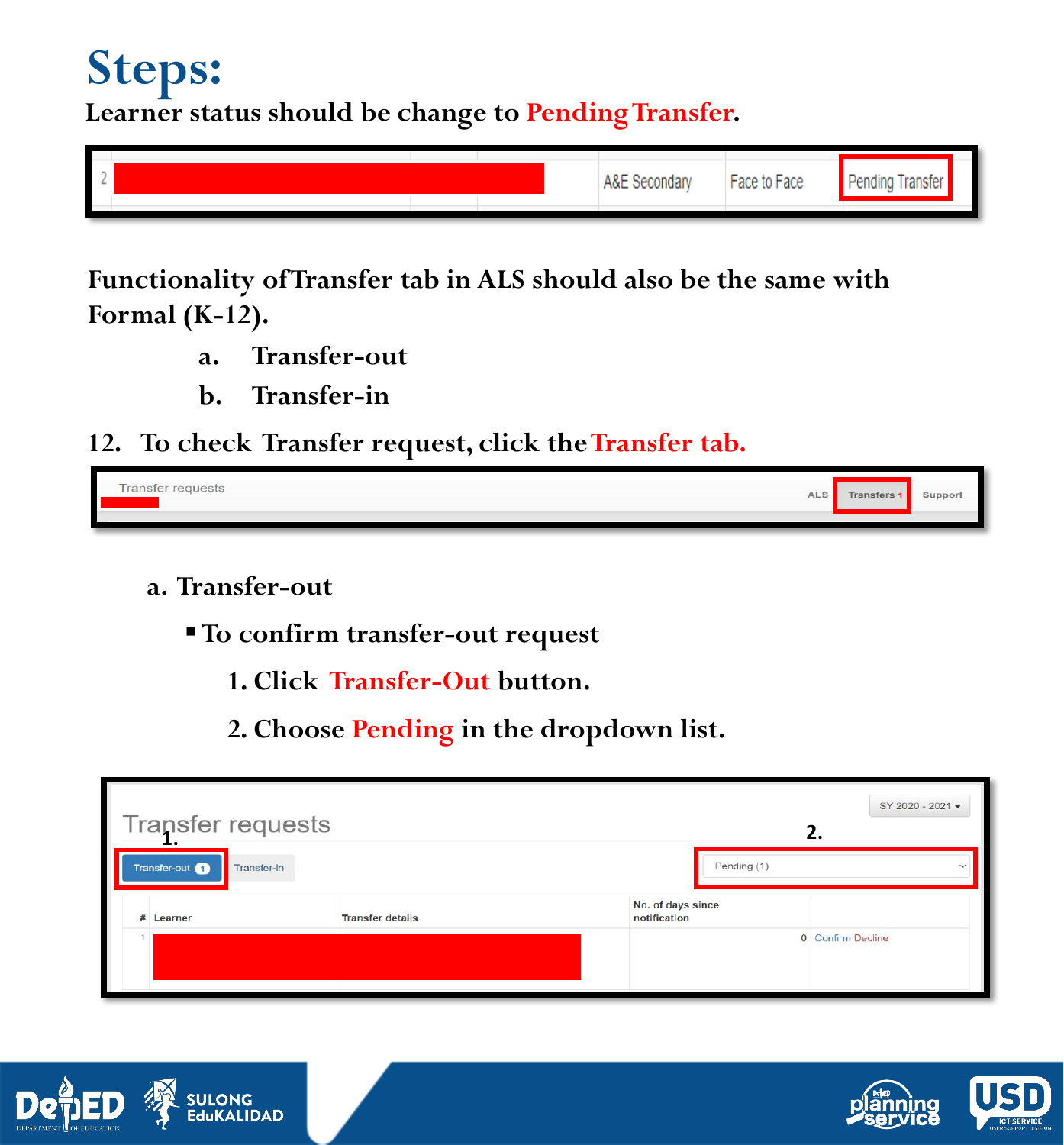#### **3. To confirm the learner, click Confirm button.**

| <b>Transfer requests</b>                 |                         |                                   |             | SY 2020 - 2021 -  |
|------------------------------------------|-------------------------|-----------------------------------|-------------|-------------------|
| Transfer-out <sup>1</sup><br>Transfer-in |                         |                                   | Pending (1) | $\checkmark$      |
| # Learner                                | <b>Transfer details</b> | No. of days since<br>notification |             | з.                |
|                                          |                         |                                   |             | 0 Confirm Decline |

**4. Complete theTransferred-out documents transmitted date and Transfer-out Date. Then, click Confirm button.**

| Confirm transfer                                                               |                      |
|--------------------------------------------------------------------------------|----------------------|
| Transfer-out <b>O</b><br><b>Transfer-in</b>                                    |                      |
| Learner                                                                        |                      |
| LRN<br><b>Name</b><br><b>Birthdate</b><br>Gender                               |                      |
| <b>Transfer details</b>                                                        |                      |
| Date of official enrolment<br>03/18/2021<br><b>CLC</b><br><b>Email Address</b> |                      |
| <b>N/A</b><br><b>Telephone No.</b><br><b>N/A</b><br>Mobile No.                 |                      |
| <b>N/A</b>                                                                     | 4.                   |
| Transfer-out documents transmitted date                                        |                      |
| Month $\sim$<br>Day $\sim$                                                     | Year<br>$\checkmark$ |
| <b>Transfer-out Date</b>                                                       |                      |
| Month $\sim$<br>Day $\sim$<br><b>Remarks</b>                                   | Year<br>$\checkmark$ |
| Confirm                                                                        |                      |





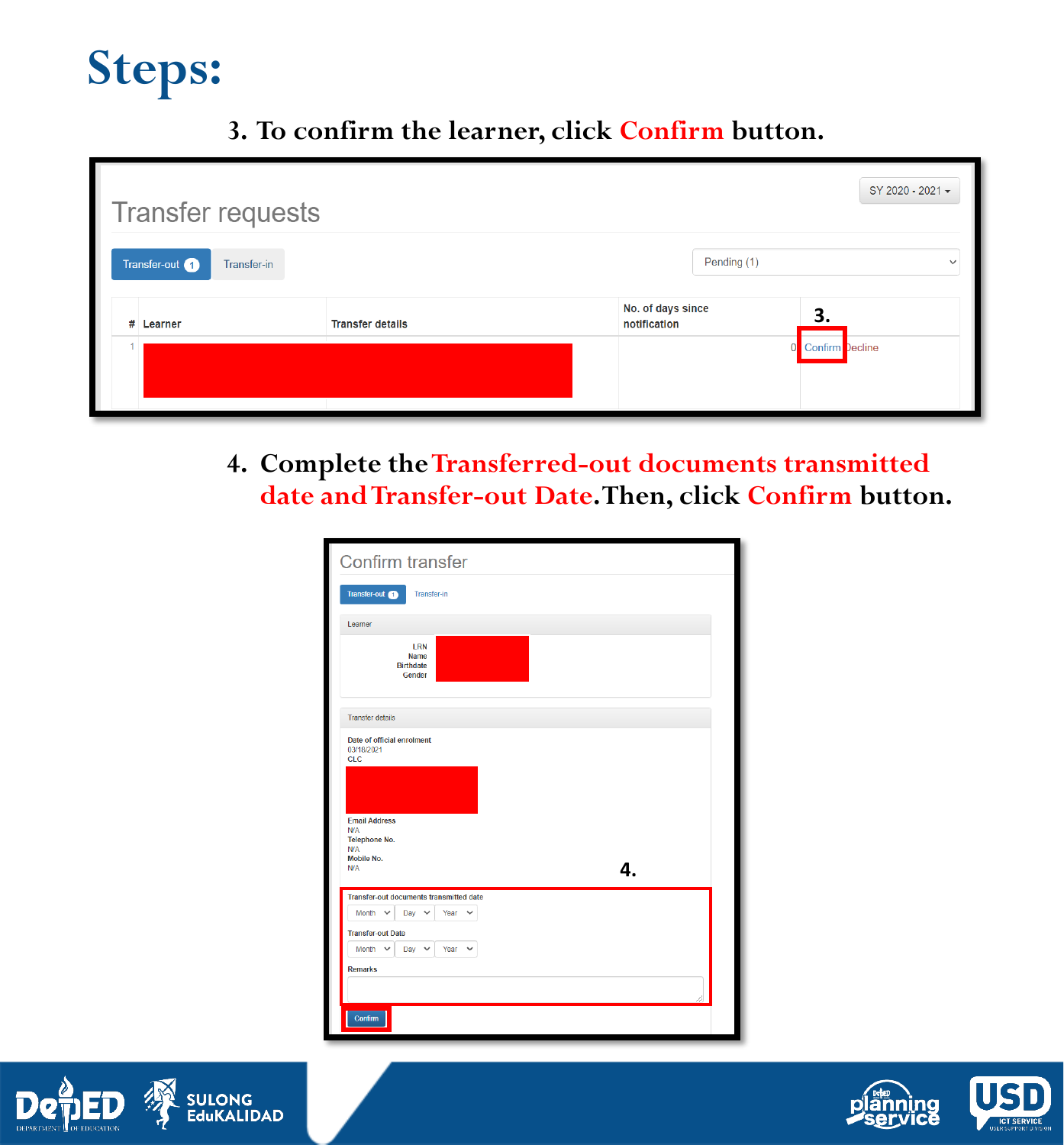**A notification message will receive once learner has successfully confirmed.**

Transfer-out confirmed.

#### **To decline transfer-out request**

#### **1. Click Decline button.**

| SY 2020 - 2021 -<br><b>Transfer requests</b> |                             |                         |                                   |             |                   |  |  |  |
|----------------------------------------------|-----------------------------|-------------------------|-----------------------------------|-------------|-------------------|--|--|--|
|                                              | Transfer-out<br>Transfer-in |                         |                                   | Pending (1) | $\checkmark$      |  |  |  |
|                                              | # Learner                   | <b>Transfer details</b> | No. of days since<br>notification |             |                   |  |  |  |
|                                              |                             |                         |                                   |             | 0 Confirm Decline |  |  |  |
|                                              |                             |                         |                                   |             |                   |  |  |  |

- **2. Select Reason to decline.**
- **3. Then, click Decline button.**



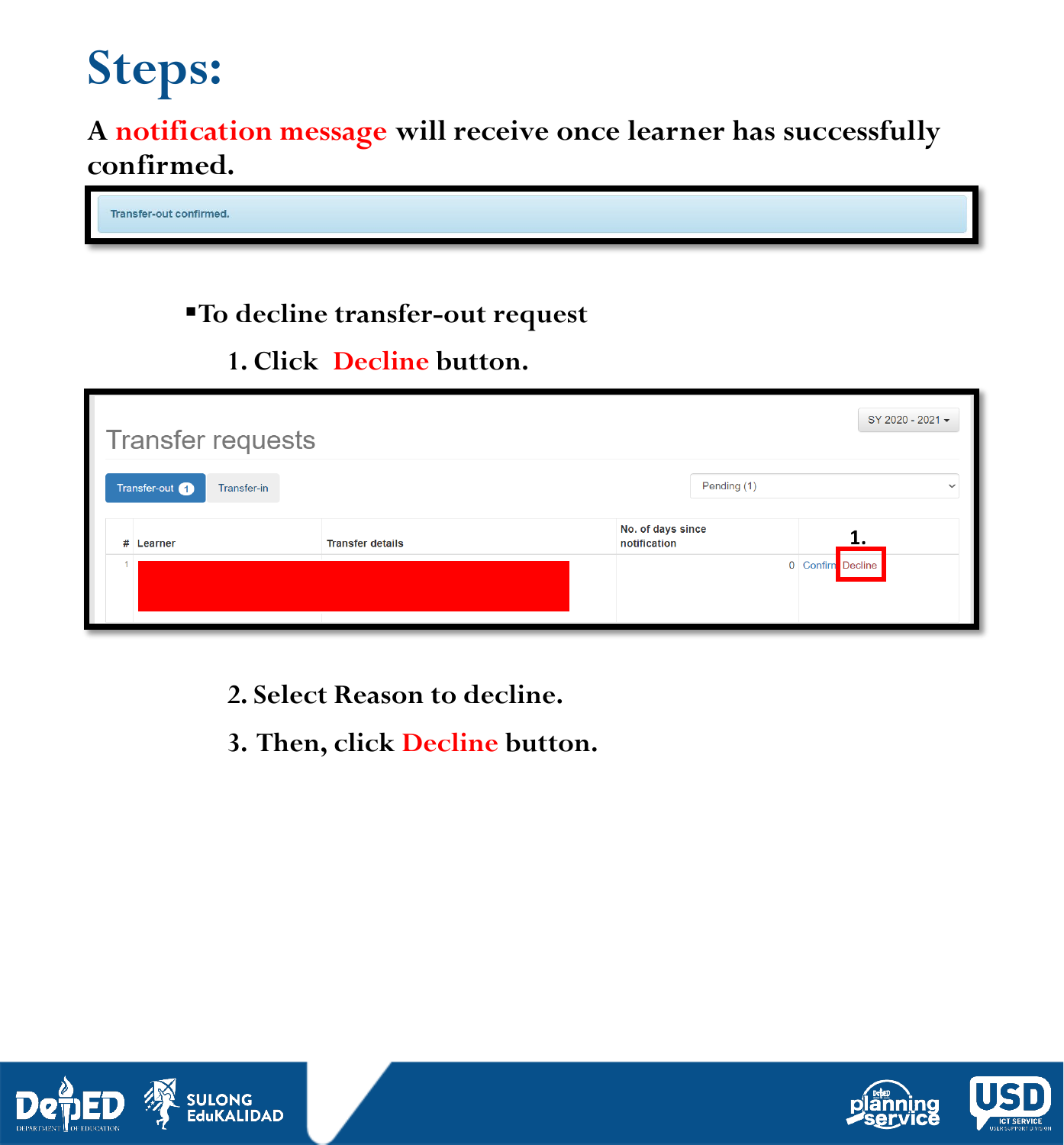| <b>Decline transfer</b>                                                                                                                  |  |  |  |  |  |  |
|------------------------------------------------------------------------------------------------------------------------------------------|--|--|--|--|--|--|
| Transfer-out <sup>1</sup><br><b>Transfer-in</b>                                                                                          |  |  |  |  |  |  |
| Learner                                                                                                                                  |  |  |  |  |  |  |
| LRN<br><b>Name</b><br><b>Birthdate</b><br>Gender                                                                                         |  |  |  |  |  |  |
| <b>Transfer details</b>                                                                                                                  |  |  |  |  |  |  |
| Date of official enrolment<br>03/18/2021<br><b>CLC</b><br><b>Email Address</b><br>N/A<br>Telephone No.<br>N/A<br>Mobile No.<br>N/A<br>2. |  |  |  |  |  |  |
| <b>Select Reason</b><br>Select reason to decline<br>$\checkmark$                                                                         |  |  |  |  |  |  |
| <b>Remarks</b><br>3.<br>Decline                                                                                                          |  |  |  |  |  |  |

**A notification message will receive once learner has successfully confirmed.**





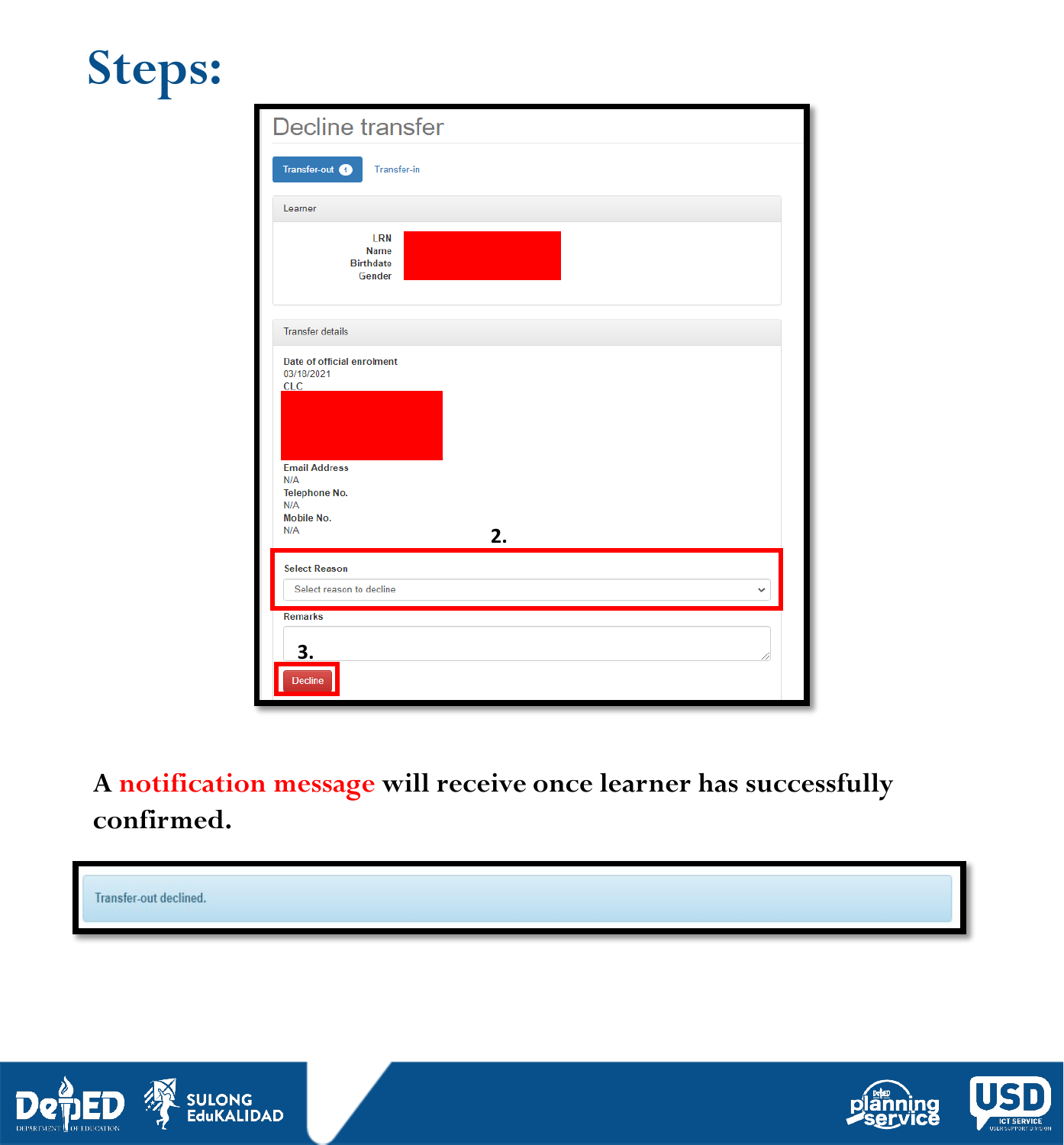**b. Transfer-in**

- **To view the confirmed learner in transfer-in, follow the steps below:**
	- **1. Click Transfer-in button.**
	- **2. Choose Confirmed in the dropdown list.**
	- **3. Click View button.**

| Transfer-out<br>Transfer-in<br>1. | 2.                                   | Confirmed (5)<br>$\checkmark$ |                         |
|-----------------------------------|--------------------------------------|-------------------------------|-------------------------|
| # Learner                         | <b>Enrolment</b>                     |                               | <b>Transfer details</b> |
| $\overline{\phantom{a}}$          | Female   A&E Secondary on 01/01/2021 |                               | 3.<br>√iev              |

**Once confirmed by the ALS facilitator**

- **Learner's status in the receiving CLC should change to "No Status".**
- **Learner's enrolment in the originating CLC should be removed.**

**Once declined by the ALS facilitator**

- **Learner's enrolment in the receiving CLC should be removed.**
- **Learner's enrolment in the originating CLC should be retained.**